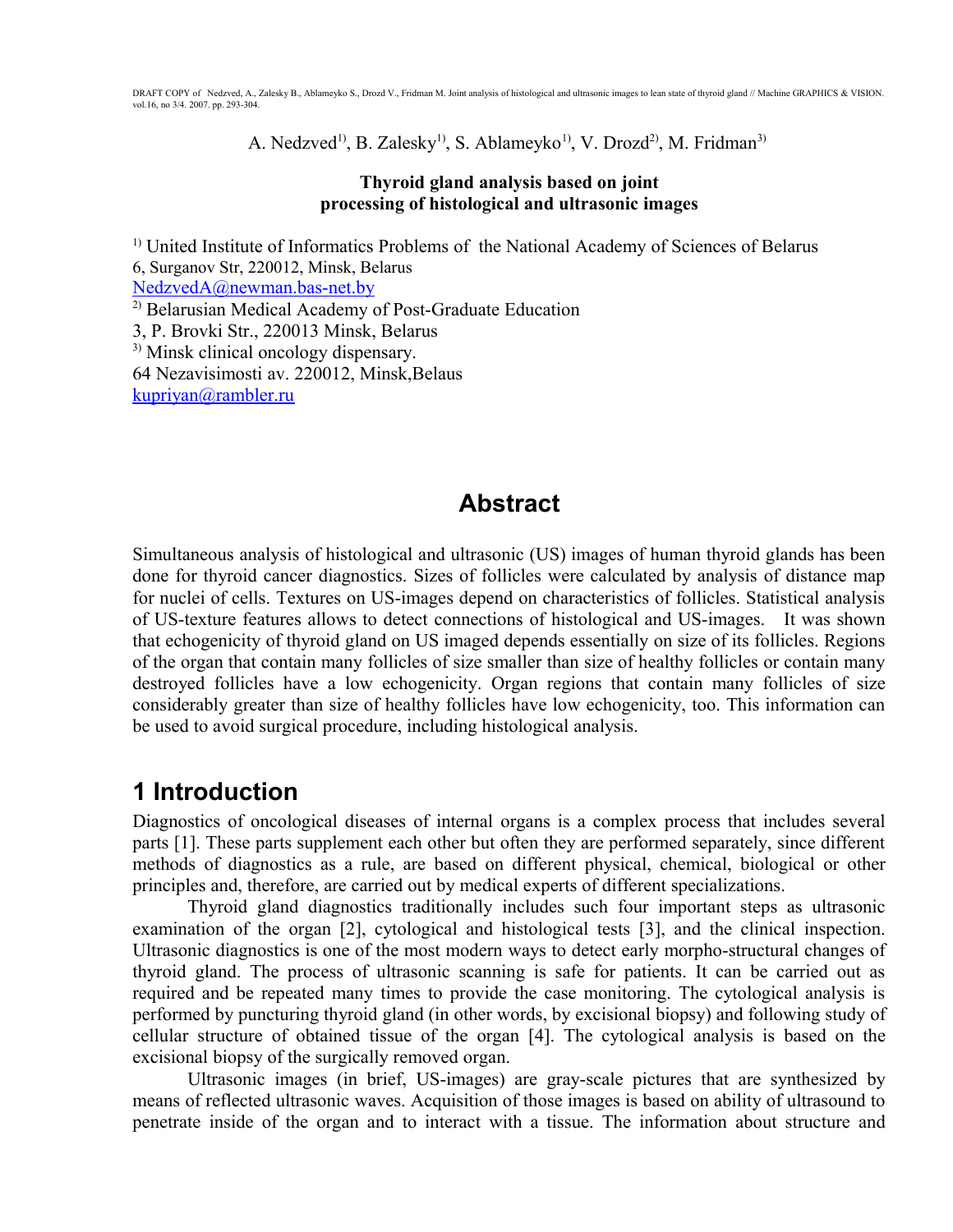conditions of the organ is coded via ultrasonic reflected waves. Ultrasonic waves are refracted and reflected mainly at borders of regions, which have different acoustic characteristics. Refracted and reflected waves form a fringe pattern that is usually visible well in US-images. Since changes of conditions of thyroid gland result in variations of acoustic characteristics of regions, US-images of deceased organs differ visibly from pictures of healthy ones. So, the infiltration of tissue, overproduction of colloid, reduction of follicle sizes cause decrease of echogenicity of the organ regions, and growth of the connective tissue or calcification lead to increase of echogenicity. In a case of presence of different pathologic processes thyroid gland can contain regions of increased, normal and lowered acoustic densities [5] that correspond to areas of higher, normal and lower brightness on US-images.

US-images have been used for thyroid cancer diagnostics [6] quite recently. However, ultrasonic diagnostic often allows early detection of cancer and its localization although can not reveal character of tumor. Histological images have been exploited for thyroid cancer diagnostics for a long time [7]. Characteristics extracted from histological images play an important role for final diagnostic conclusions.

Histological images (fig. 1a,4,5) are color images of histological sections photographed with optical magnifications  $100 \div 1000$  times. Objects of histological analysis are fragments of a tissue with cells and cellular structures. Because thyroid gland cells fulfill various functions they have different structures, forms and sizes. The average size of healthy nucleus of thyroid gland cells is  $5\pm1.66$  microns. Follicles are cellular structures of diameter  $10 \div 300$  microns. They consist of colloid surrounded with one or two layers of cells (fig. 1a). Cells and follicles are main objects of healthy thyroid gland while the diseased organ can contain other lumps and structures.

The frequency of ultrasonic waves of a US-scanner does not change during scanning, remaining 7,5MHz or 205,3 microns. The average size of healthy follicles is 70-100 microns while average size of cells is approximately 5 microns. The average size of follicles of the deceased organ can reach 10 microns for the papillary carcinoma and 300-400 microns for the goiter. Deceased follicles change their form from ball-like to prolate and curved. Amount of colloid inside them essentially decreases. In many cases nodes contain completely destroyed follicles. Therefore, it was reasonable to investigate dependence of echogenicity of thyroid gland not only on cell sizes and internuclear scale but also on size of follicles.

Results published by other researchers confirm important role of follicles for vital activity of thyroid gland [6,8]. Efforts of the authors enabled to conclude that echogenicity of nodules and healthy regions of thyroid gland depend on size and conditions of its follicles to a greater extent than on size and conditions of cells.

In this paper, joint analysis of ultrasonic and histological images of thyroid gland is carried out to study dependence of ultrasonic echogenicity of thyroid gland nodules on sizes and conditions of follicles. Information about these characteristics enables to define elements of histological structure of thyroid gland without surgical procedures. To prove this fact, data containing histological and ultrasonic images of 60 patients with verified diagnoses of papillary carcinoma, adenoma and goiter has been used.

### **2 Ultrasonic images: extraction of thyroid gland features**

The analysis of significance of statistics has been done to describe thyroid gland properties. The goal of the analysis was to find statistics and features of ultrasonic images allowing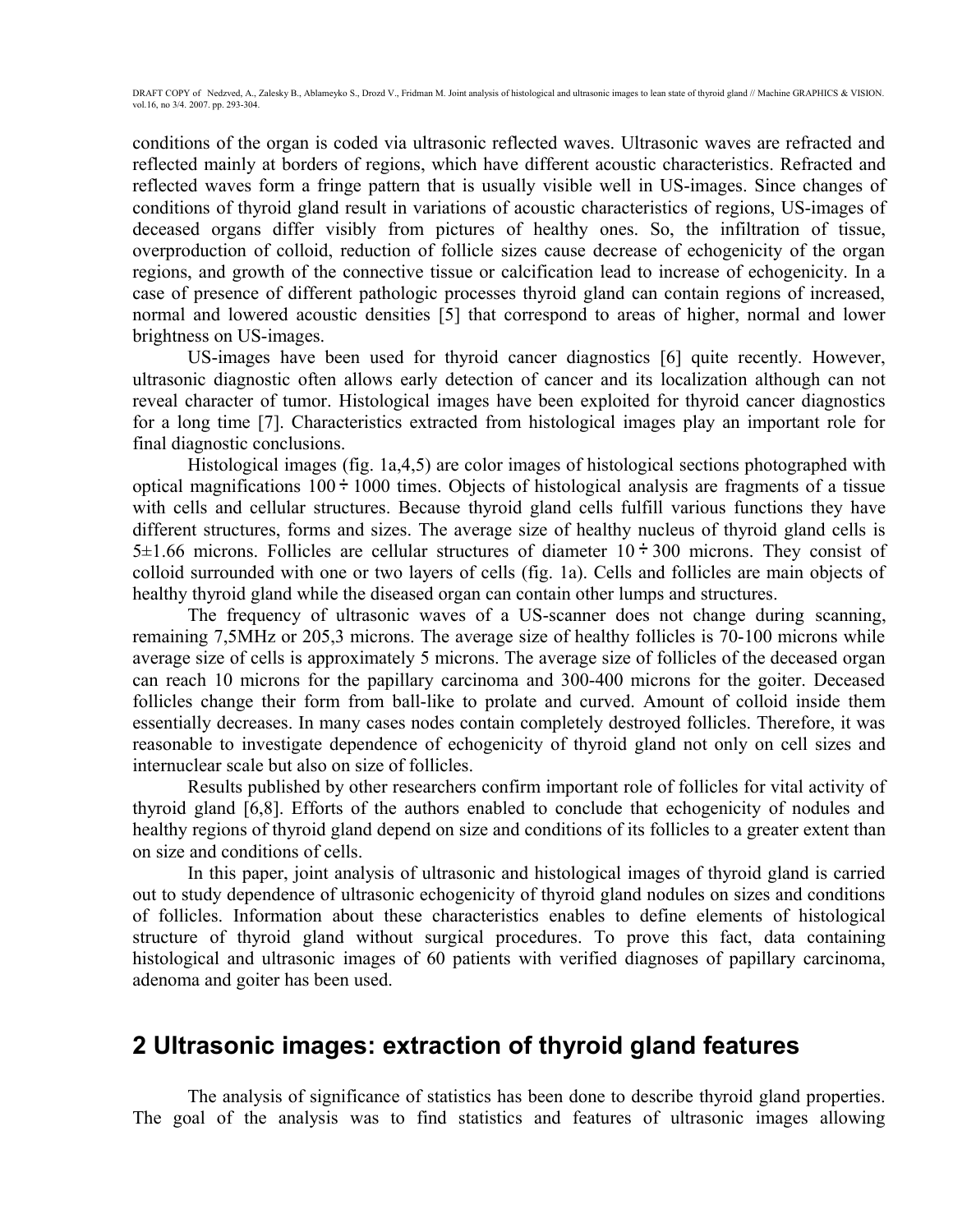discrimination of tissues of healthy thyroid gland and deceased thyroid gland without visible changes (nodules, calcifications and other artifacts).

Statistics of three types were used: windowed statistics that are functions of brightness of pixels; statistics on basis of windowed histograms; statistics, which depend on differences of neighbor pixels (that are invariant by global changes of image brightness). Among statistics of the first type windowed moments of different orders and windowed median were calculated. Statistics of the second type were presented by different moments on row mean values of windows and window histograms. The third group of statistics contains central window moments, the Laplace transform <sup>∆</sup> (**I**) and its windowed average; windowed anisotropy of two types. The anisotropy of first type is a function

 $A_{\mathbf{I}} = \left| \text{wind}(\mathbf{I}) - \text{wind}(\mathbf{U}_{\pi/2}\mathbf{I}) \right| + \left| \text{wind}(\mathbf{U}_{\pi/2}\mathbf{I}) \right| + \left| \text{wind}(\mathbf{I}) - \text{wind}(\mathbf{U}_{\pi/2}\mathbf{I}) \right|$ ,

where the *wind*(**I**) means windowed image and the operator  $U_a$  means rotation by the angle  $\alpha$ . The second type anisotropy is a statistics

$$
A_2 = |\nabla_0(\mathbf{I})| + |\nabla_{\pi/4}(\mathbf{I})| + |\nabla_{\pi/2}(\mathbf{I})| + |\nabla_{3\pi/4}(\mathbf{I})|,
$$

where  $\nabla_{\alpha}$  (**I**) is the difference derivation in the line having the angle  $\alpha$  with the x-coordinate. The "top-hat" transform and windowed filters to extract textures [9] were also used.

It is known that energy of ultrasound reflected by a tissue is an exponentially decreasing function on the depth of penetration inside a body. Investigations have been carried out based on histograms of averaged row brightness to reveal a character of dependence of pixel intensities on depth of ultrasound penetration. They showed lack of decrease of brightness and lack of constant dependence of brightness on depth of penetration of ultrasound inside a tissue at all. The brightness increases on some 2D-images and decreases on others with different velocities. Such effect can be explained by the image correction that is done by modern ultrasonic scanners. As a rule, scanners create US-images performing operations that correct effects of attenuation, absorption and dispersion of ultrasound [10]. However, characteristics of tissues vary with images that result in nonstationarity of image brightness. That is the reason why we paid more attention to statistics of the third type, which depend on differences of neighbor pixels and are affected less by variations of properties of ultrasound.

The initial datasets consisting of 2D slice ultrasonic images of 60 patients with verified diagnosis were used as a learning sample. Only parts of ultrasonic images not affected visibly by some pathological changes were considered for the learning process. Then the stepwise regression and the t-test [11] were used to pick out the most significant statistics in order to separate healthy and deceased tissues. They were the Laplace transform, the anisotropies and one of texture filters. The table of values of those most significant statistics was used to train the LDA, the SVM, and the k-nearest neighbors classifiers with the help of the statistical package **R**. After learning the classifiers were applied to categorize images that were not considered for learning process. The mean values of correctly classified patients amounted 65 − 70% for each of classes of healthy and deceased patients. At that, results of classification by the SVM [14] and by the k-nearest neighbors classifier [11] coincided for 98% of datasets. The classification via the LDA turned out 3-4% less precise.

To provide a more accurate classification, a joint analysis of histological and US images was done.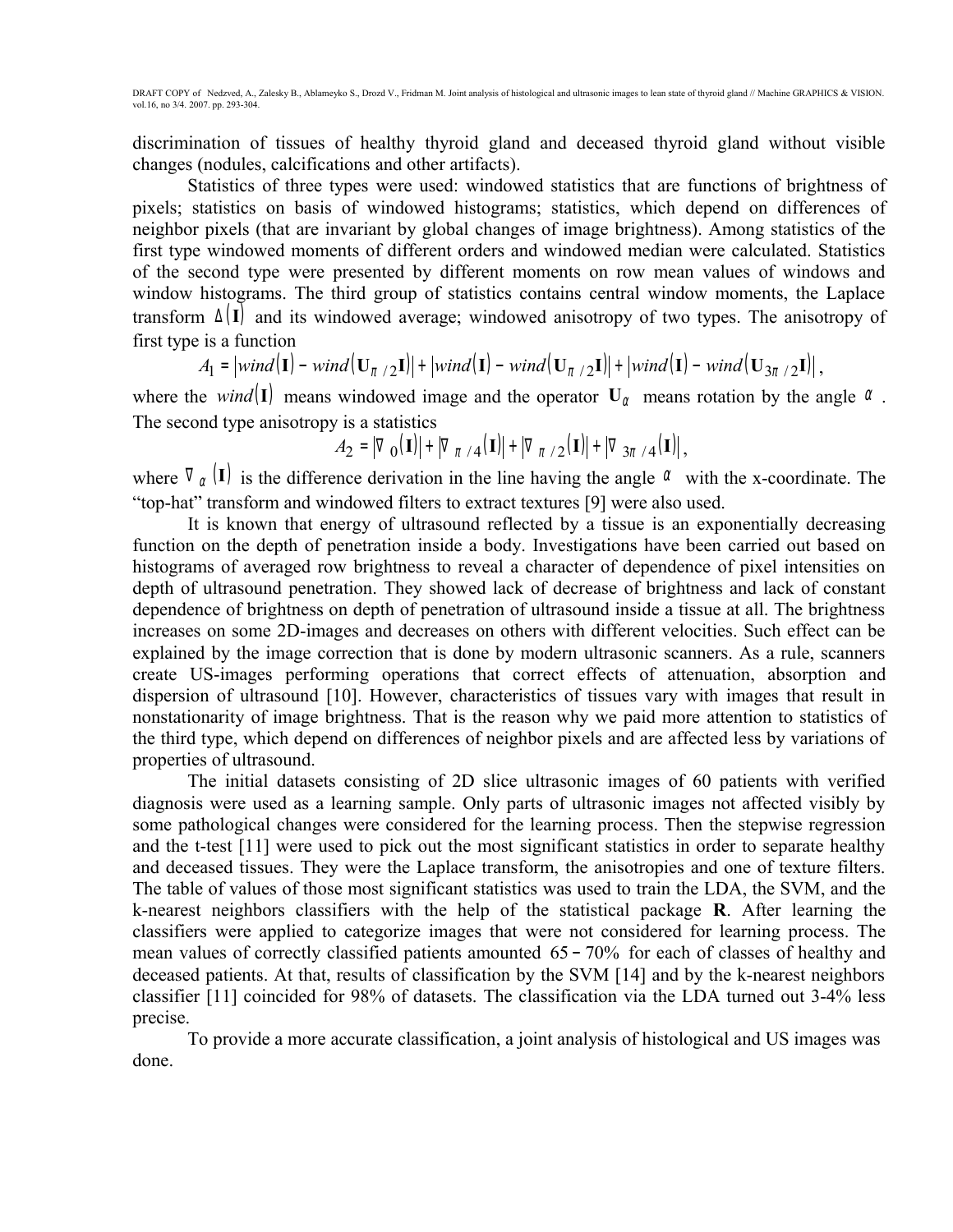### **3 Histological images: calculation of internuclear distances and size for follicles.**

As described above, thyroid gland features on US-images are formed by cell structures. Therefore, values of nuclear and internuclear distances are the most important characteristics for ultrasonic diagnostics. To estimate influence of cell structures on echogenicity of thyroid gland, an algorithm that computes internuclear distances has been developed. To determine intranuclear distances, the algorithm builds a binary image of nucleus by means of a special segmentation that finds patterns of cell nucleus and marks the rest part of the image as a background. Since usually nucleuses are poorly visible (fig. 1a) the histological image needs enhancement, which is based on peculiarities of its coloring. There are several chemical paint agents. They mark nucleus by red, violet, blue, orange and brawn colors. Hematoxylin-iosin is the most often applied agent that marks nucleus in dark blue and color other image objects in red or leaved them uncolored. Therefore, difference of red and blue channels of the RGB representation of a histological image makes nucleus essentially more contrast (fig.1b). The next step of the algorithm is binarization of the enhanced image by the Otsu threshold segmentation method [12]. After that morphological operations are performed for the binary image consisting of only nucleuses to correct their shapes.



a b c Fig.1. Steps to exact nucleus patterns from a histological image: a) – original image; b) – enhanced image; c) – image of segmented nucleus

Now the distance map can be computed in order to find the intranuclear distance. Intensity of each pixel of the distance map image corresponds to the distance to nearest nucleus (fig. 2.b).



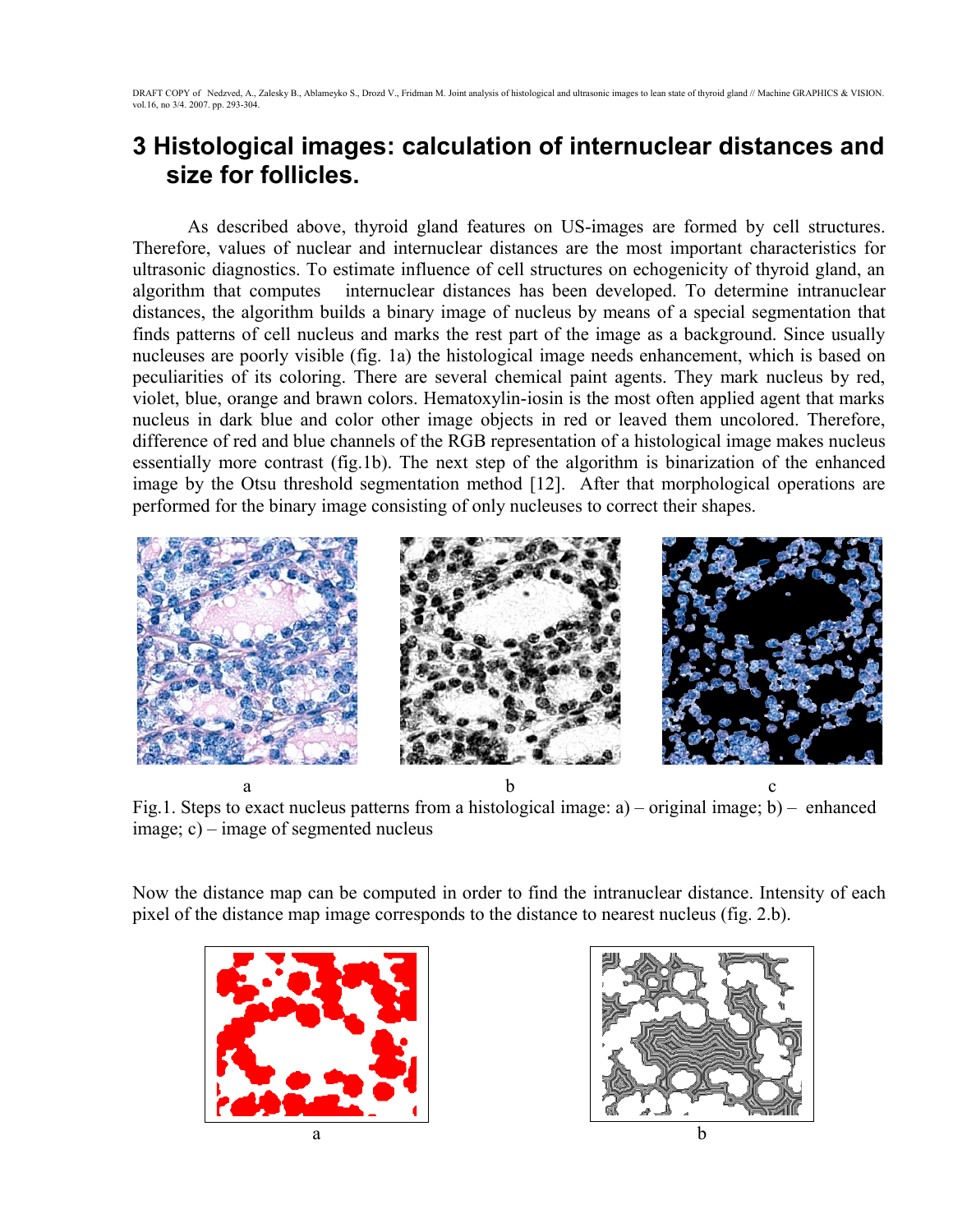Fig.2. Building the distance map:  $a$ ) – the original binary image; b) – the distance map.

The Chamfer metrics [13] has been used to build the distance map for its optimality in a sense time/quality. The intranuclear distance was found as a conjunction of the morphological medial lines, which are determined with the help of Chamfer metrics, and the distance map (in this case the traditional morphological thinning gives too large sample of dark pixels that corresponds to incorrect short distances). To find the morphological medial lines, first, pixels corresponding local maxima are found and then the binary thinning is applied to those pixels (fig. 3).

 $10$  20 30

Cumulative

Max I

 $\overline{0}$ 

 $\overline{40}$ 

Gauss

 $\gg$ 



Fig.3. Skeleton image – a) and corresponding histogram of brightness – b).

#### **4 Joint analysis of histologic and US images: Dependence of visible structure on thyroid gland nodes**

Two program complexes have been developed to carry out investigations. The program complex "Citron" [15,16] was developed to analyze histological images of different magnifications. It contains a large set of methods for both: investigation of cells and analysis of tissues. "Citron" allows extraction of objects, for instance, cells or their nucleus and some artifacts from histological images; finding a tissue texture and estimation of its topological and geometrical characteristics. As a whole, the complex enables to calculate more than forty characteristics of tissue and cells [17]. The second program complex has been developed to visualize datasets of US-images of large size, containing  $100 \div 400$  2D-slice pictures of each patient, to segment them, to compute more than 20 their characteristics, to display several local parameters of those, in general, non-homogeneous slides.

To perform the joint analysis of histological and US-images, 32 datasets of patients with two verified diagnosis were used. The first group of pictures consisted of 23 datasets of patients with the diagnosis papillary carcinoma that was verified after removal of the organ. Remaining 9 datasets contained images of patients with the confirmed diagnosis goiter. The dataset of each patient consisted of several color histological images that were acquired by the optical microscope LEICA DMLB2 with magnification x50, x400. Each collection of US-images contains from 100 up to 400 halftone 2D slice pictures of thyroid gland. Average sizes of follicles and sells of 16 patients were computed with the help of the program complex "Citron". Histological images of 50-fold magnification were used for that since they consisted of the greatest number of follicles visible enough to process them in automatic mode. All measurements of follicle sizes were done inside rectangles of the fixed size. Conditions and sizes of follicles on remaining 16 image datasets were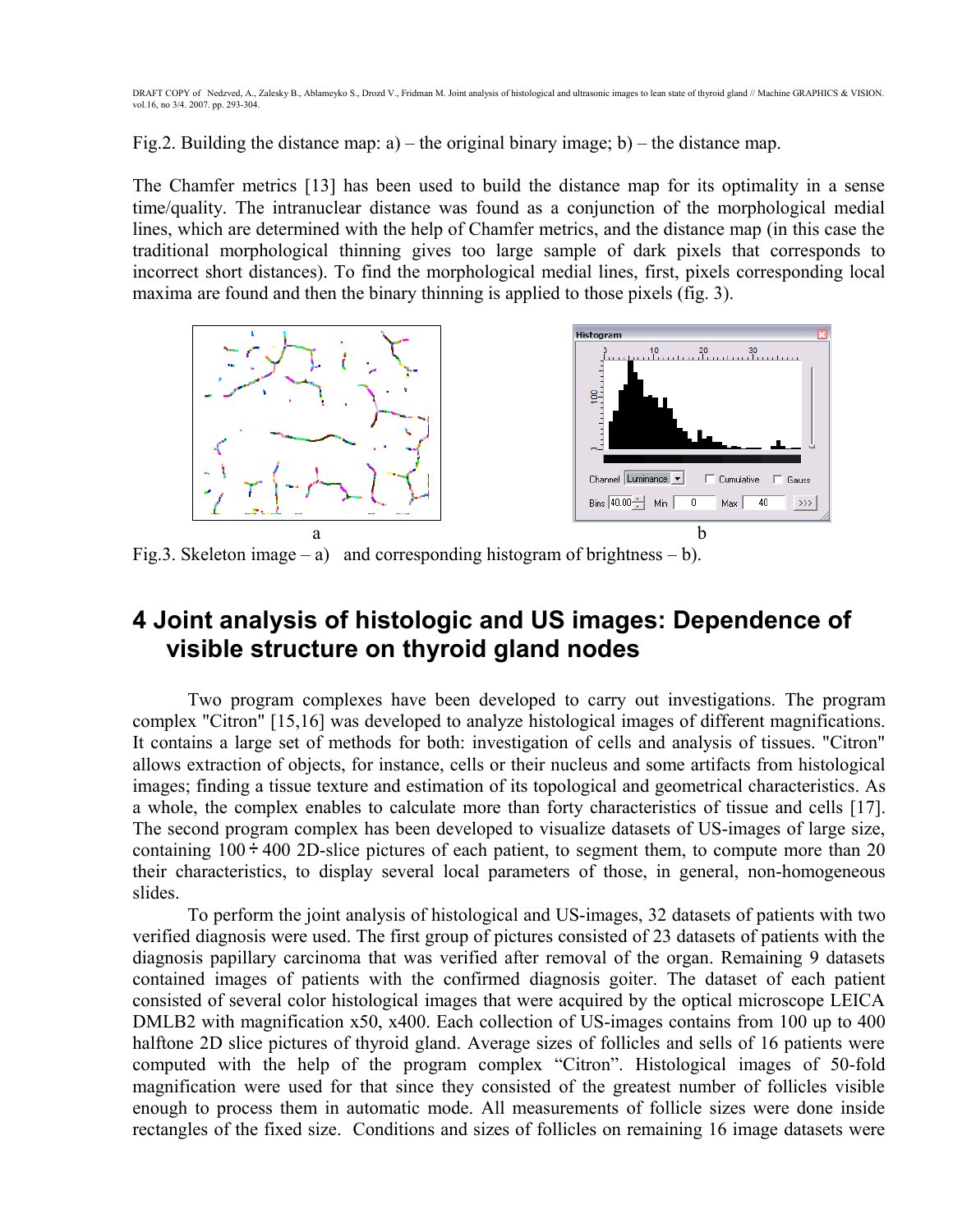estimated manually. Those datasets contained histological images that had large areas with strongly damaged follicles (fig.4) or even without follicles filled with other formations. Healthy follicles of the same patient are drawn on fig.5.



Average sizes of follicles of 16 patients in microns (1mkm= $10<sup>-6</sup>m$ ) adduced in Table 1. They were calculated automatically. Three of these 16 patients had total lack of follicles in areas with pathologies. As we have already mentioned histological pictures of healthy follicles were done for regions of thyroid glands not affected by the diseases. Column means of follicle sizes are written in the last line of the table. Those means are taken over nonzero numbers only. The length of ultrasonic waves of the scanner was approximately equal 205,3 microns.

Dependence of follicle sizes (in a micron) on pathology Table 1

| Papillary<br>carcinoma  | Transparency of<br>nodules on | Goiter            | Transparency of<br>nodules on | Norm                     | Transparency of<br>nodules on |
|-------------------------|-------------------------------|-------------------|-------------------------------|--------------------------|-------------------------------|
|                         | ultrasound image              |                   | ultrasound image              |                          | ultrasound image              |
| 51,044                  | texture                       | 310,023           | without texture               | 83,700                   | texture                       |
| 30,857                  | low texture                   | 127,566           | without texture               | 73,767                   | texture                       |
| 33,780                  | low texture                   | 91,749            | texture                       | 67,863                   | texture                       |
| 53,550                  | texture                       | 88,890            | texture                       | 64,936                   | texture                       |
| 11,839                  | without texture               | $\theta$          | without texture               | 93,135                   | texture                       |
| 25,416                  | without texture               |                   |                               |                          |                               |
| 80,542                  | texture                       |                   |                               |                          |                               |
| 51,420                  | low texture                   |                   |                               |                          |                               |
| 21,369                  | low texture                   |                   |                               |                          |                               |
| 0                       | low texture                   |                   |                               |                          |                               |
| $\Omega$                | calcinate                     |                   |                               |                          |                               |
|                         |                               |                   |                               |                          |                               |
|                         |                               |                   |                               |                          |                               |
|                         |                               |                   |                               |                          |                               |
|                         |                               |                   |                               |                          |                               |
| $\Sigma \approx 39,980$ |                               | $\approx 154,557$ |                               | Σ<br>76,680<br>$\approx$ |                               |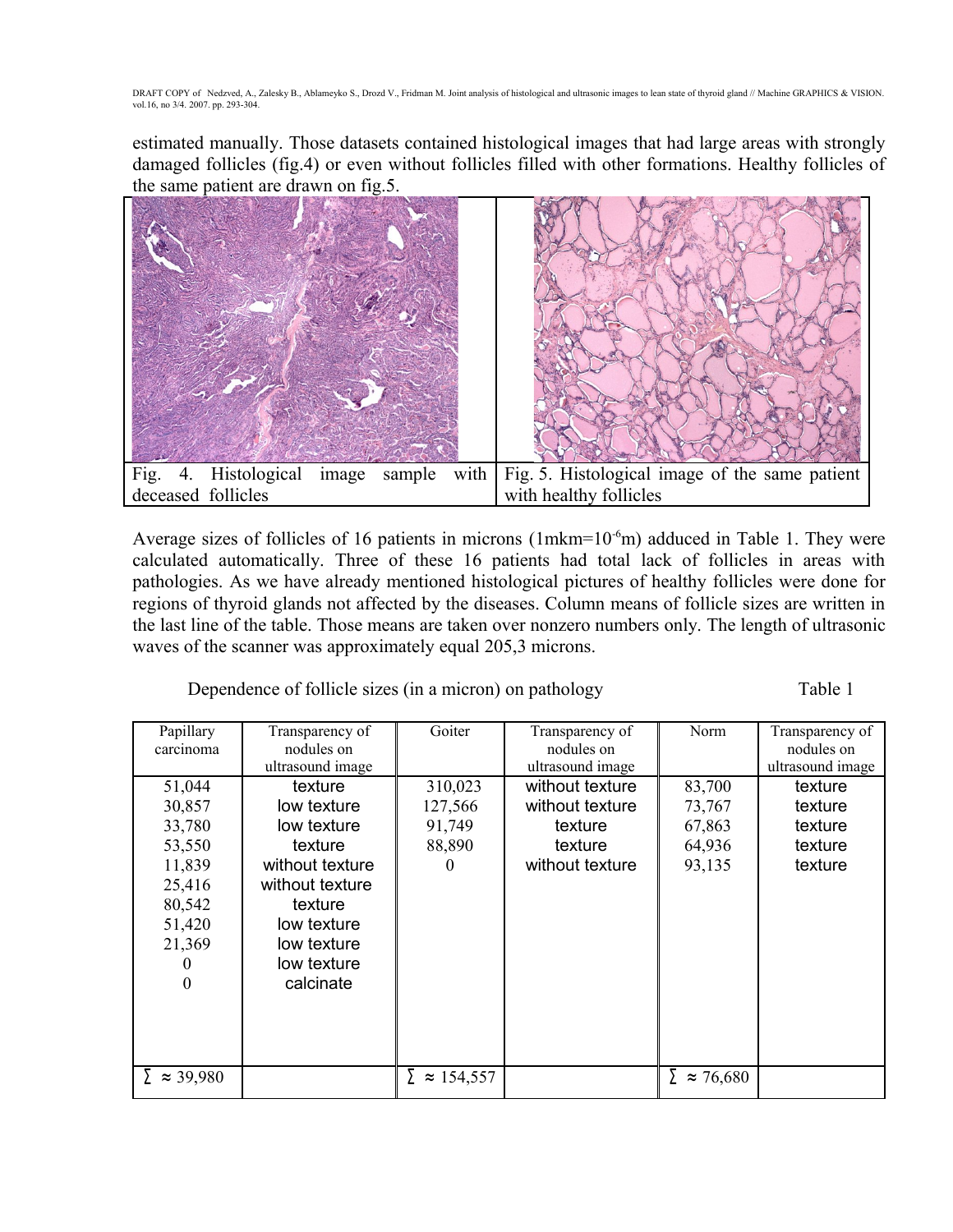The table data allow us to formulate the following hypothesis: the sonolucency (ultrasonic transparency) of deceased regions of thyroid gland on US-images depends more on size and conditions of follicles than on size and state of cells. The argument for this conjecture is the known property of ultrasound to be reflected by boundaries of mediums having different acoustic penetrability [7]. A healthy follicle is a rounded clot of colloid surrounded by the membrane with one or two layers of adjacent cells (fig.1a,5). The size of healthy follicles is  $\approx 70 \div 100$  mkm that is between one third and half of the US-wave length. Elementary calculations show that follicles of such magnitude not only move (and if their size is equal half wave length they do not move at all) but also oscillate at their equilibrium positions.

Let us consider follicle of the size  $\approx \lambda/2 = 102.65$ , where  $\lambda$  is the US-wave length, and let ultrasonic waves be of the form  $sin(2\pi vt)$  with the frequency  $v = c_{us}/\lambda$ , where  $c_{us} \approx 1540$  m/s is the ultrasound velocity inside a human tissue. Then, if the amplitude of oscillations of the follicle membrane is much less than the length of the ultrasonic wave, the combined wave reflected by both sides of the follicle is of the form

$$
r_1 \sin(2\pi v t) + r_2 \sin(2\pi v (t + \lambda/c)) = (r_1 + r_2) \sin(2\pi v t),
$$

where  $r_1, r_2 > 0$  are cumulative reflectivity factors of sides of the follicle. In this case the reflected signal has the amplitude sufficient to register the US-wave by the scanner receiver. In the case when the distance between the sides of follicle *h* is not divisible by the half-wave (i.e.  $h \neq k\lambda/2$ ) the amplitude of the reflected signal  $A \ge 0$  can be much less than  $r_1 + r_2$ . For instance, if *h* =  $(2k+1)\lambda/4$ ,  $k = 0,1,2...$  the amplitude of the reflected signal satisfies the estimate  $A \le |r_1 - r_2|$ (here, we should take into account possibility of additional longitudinal oscillation of the follicle).

The mean size of cells of thyroid gland  $r_{cell} \approx 5 \pm 1.66$  mkm is approximately 20 times less than the half-wave of ultrasound  $\lambda/2$ . Propagation of US-wave in a tissue, consisting of cells without follicles, is accompanied by strong absorption and scattering of the signal [7]. It is also confirmed via comparison of histological and US-images. Any thyroid gland nodule with destroyed follicles filled up with cells looks US-transparent despite the fact that the density of cells inside it is much higher than density of cells inside of a healthy tissue.

Oscillations of membranes of healthy follicles, which are induced by emitted US-waves, explain appearance of higher-order reflected harmonics being absent in the emitted signal. The simplest formula of elastic oscillations gives the following form of the reflected wave

 $\varphi(t) = r_1 \sin\{2\pi v (t + \theta \sin\{2\pi v t\} + r_2 \sin\{2\pi v (t + 2h/c + \theta \sin\{2\pi v (t + 2h/c\})\}\right],$  (1) where the parameter  $\theta$  depends on the coefficient of elasticity of a follicle membrane and an amplitude of the emitted US-wave. Results of computations of so-called doubled waves, which now are registered by modern US-scanners, are drawn on fig. 7.

Modeling of the function  $\varphi(t)$  shows that for follicle size  $h = k\lambda/2$  and appropriate values of  $\theta$  this function contains of harmonics of the second and higher orders. The amplitude of those harmonics is comparable with the amplitude of the emitted waves. This fact agrees well with practice since modern US-scanners register only harmonics of the second order [2].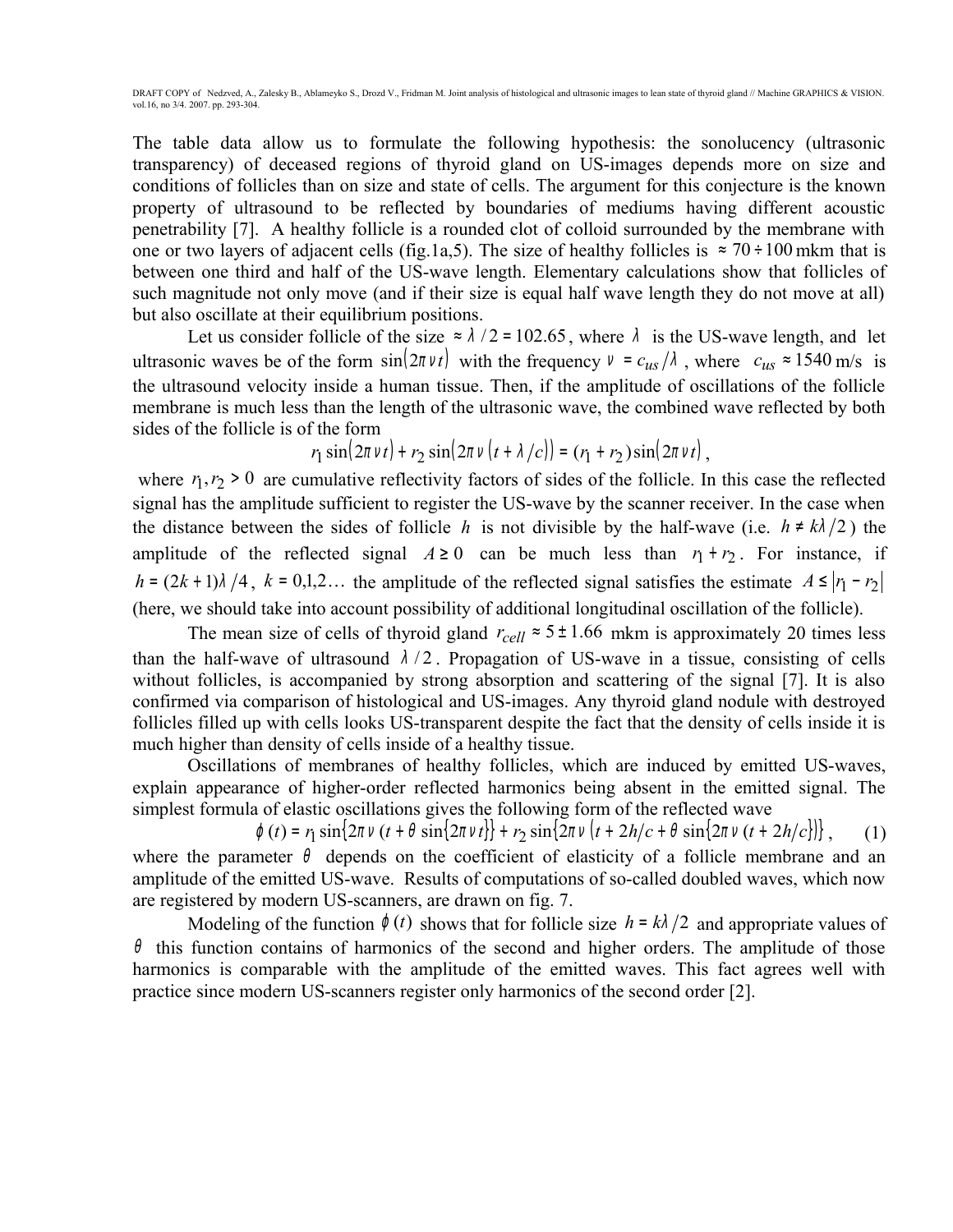



Fig. 6. Example of 2D ultrasonic image Рис. 7. Doubled wave computed by formula (1).

#### **5 Conclusion**

Simultaneous analysis of databases of histological and ultrasonic (US) images of human thyroid glands has been done with the help of two program complexes that had been specially developed for this purpose.

Investigations of histological and US-images of 32 patients (23 of which had papillary carcinoma and 9 had non-malignant growth) revealed dependence of transparency of thyroid gland nodules on conditions of follicles in 31 cases of 32. One case of goiter was not classified satisfactory because the corresponding histological image contains sufficiently large number of undamaged follicles and US-images showed a very large nodule 75% volume of which was textured and approximately 25% turned to be US-transparent.

Note that transparency of thyroid gland nodules can be connected not only with decrease of follicle sizes or their damage. Follicles of the organ affected by goiter can increase in volume 10 or more times. In our datasets follicles expanded many times were observed in 4 cases of 9. On such images areas consisted of expanded follicles alternate with areas containing compressed or even completely destroyed ones. We guess, areas filled up with strongly expanded follicles have increased US-transparency since for linear horizontal resolution of US-scanners <sup>≈</sup> 1mm each pixel of an US-image contains 12 healthy follicles of average size 80mkm and only 3 deceased follicles of size 300mkm. At that, ultrasound reflects mainly from membranes (in general case, from boundaries of different mediums) and besides elasticity of large membranes varies. These factors definitely affect the frequency and the amplitude of the reflected wave.

It was shown that echogenicity of thyroid gland on US imaged depends essentially on size its follicles. Regions of the organ that contain many follicles of size smaller than size of healthy follicles ( $\approx$  70 ÷ 100 microns) or contain a lot of destroyed follicles have low echogenicity. Regions of the organ that contain many follicles of size considerably greater than size of healthy follicles have low echogenicity, as well.